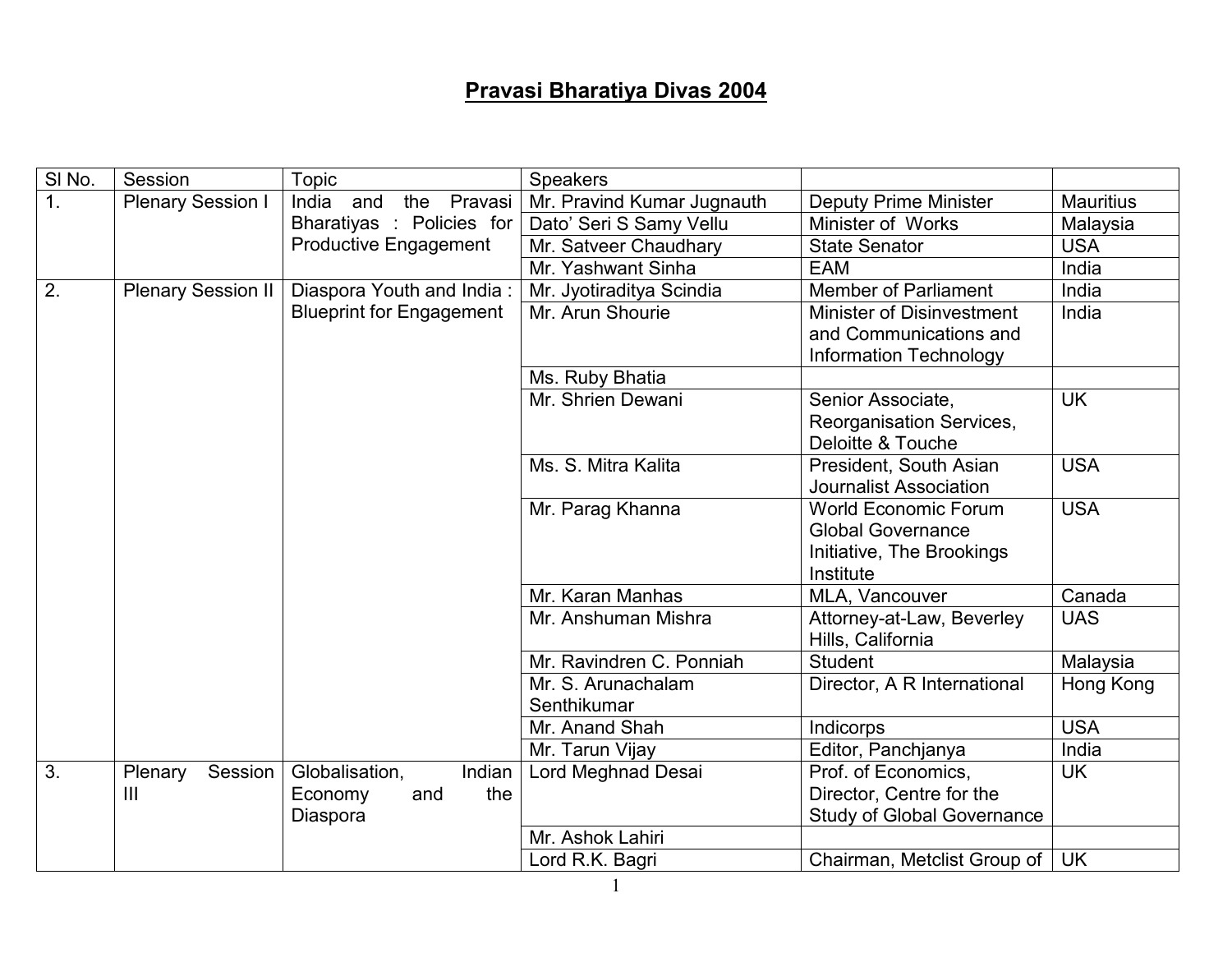|    |                          |                                                    |                         | Companies                                                                      |                           |
|----|--------------------------|----------------------------------------------------|-------------------------|--------------------------------------------------------------------------------|---------------------------|
|    |                          |                                                    | Mr. Sunil Bharti Mittal | <b>Chairman and Group</b><br>Managing Director, Bharti<br>Enterprises          | India                     |
|    |                          |                                                    | Mr. Rana Talwar         | Chairman, Sabre Capital<br>Worldwide Inc                                       | <b>UK</b>                 |
|    |                          |                                                    | Mr. P.N. Venkatachalam  | Managing Director and<br><b>Group Executive, National</b><br>Banking, SBI      | India                     |
|    |                          |                                                    | Dr. Manu Chandaria      | Chairman, Mabati Rolling<br>Mills Ltd.                                         | Kenya                     |
| 4. | Plenary<br>Session<br>IV | India and the Diaspora:<br>Vision 2020             | Mr. Mukesh Ambani       | <b>Chairman and Managing</b><br>Director, Reliance Industries<br>Ltd.          | India                     |
|    |                          |                                                    | Prof. Tarun Khanna      | Novartis Fellow, Harvard<br><b>Business School</b>                             | <b>USA</b>                |
|    |                          |                                                    | Mr. Lal Krishna Advani  | Deputy Prime Minister, India                                                   | India                     |
| 5. | Session<br>Plenary<br>V  | Education<br>Synergies<br>India and the<br>Between | Mr. Narend Singh        | Minister of Education,<br>KwaZulu                                              | South Africa              |
|    |                          | Diaspora                                           | Dr. B.K. Agnihotri      | Ambassador - at -Large for<br><b>NRIS/PIOS</b>                                 | <b>USA</b>                |
|    |                          |                                                    | Prof. Y.K. Alagh        | Chairman, CSE Review<br>Committee, UPSC                                        | India                     |
|    |                          |                                                    | Prof. M.K. Gautam       | South and Central Asian<br>Department, Leien<br><b>University</b>              | The<br><b>Netherlands</b> |
|    |                          |                                                    | Dr. Kavita Sharma       | Principal, Hindu College,<br><b>Delhi University</b>                           | India                     |
| 6. | Sectoral                 | NRIs in Gulf                                       | Mr. Hassan              |                                                                                |                           |
|    | Session/Roundta<br>bles  |                                                    | Dr. P.D. Shenoy         | Secretary, Ministry of<br>Labour                                               | India                     |
|    |                          |                                                    | Mr. Ram Buxani          | Executive Vice-Chairman,<br><b>International Traders</b><br>(Middle East), Ltd | <b>UAE</b>                |
|    |                          |                                                    | Dr. Mohammad Ali        | Managing Director, Galfar<br><b>Engineering &amp; Contracting</b>              | Oman                      |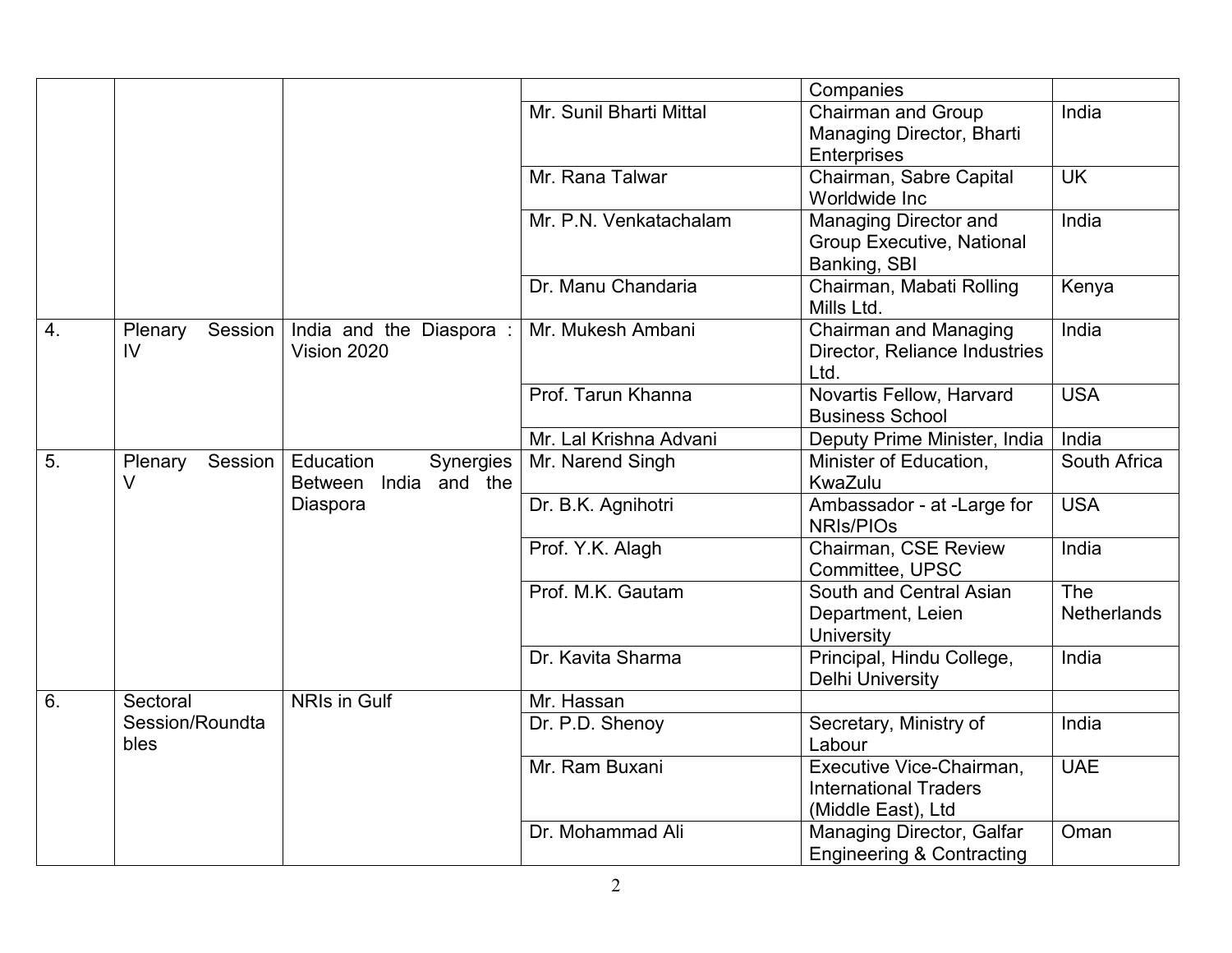|                  |                             |                                                         | Mr. M.C. Sebastian      | Principal, Al-Yasmin                                     | Saudi Arabia |
|------------------|-----------------------------|---------------------------------------------------------|-------------------------|----------------------------------------------------------|--------------|
|                  |                             |                                                         |                         | International School and                                 |              |
|                  |                             |                                                         |                         | Chairman, Middle East                                    |              |
|                  |                             |                                                         |                         | Region, World Malayalia                                  |              |
|                  |                             |                                                         |                         | Council                                                  |              |
|                  |                             |                                                         | Mr. Khaja Quadeer Anwar | Founder Director, IDEAS                                  | Saudi Arabia |
|                  |                             |                                                         | Mr. Mohammad-e-Palur    | General Secretary, Indian                                | Qatar        |
|                  |                             |                                                         |                         | <b>Culture and Arts Society</b>                          |              |
|                  |                             |                                                         | Mr. Vinod Khanna        | Minister of State for                                    | India        |
|                  |                             |                                                         |                         | <b>External Affairs</b>                                  |              |
| $\overline{7}$ . | Sectoral<br>Session/Roundta | Knowledge<br><b>Based</b><br>Industries: Networking for | Mr. R. Ramaraj          | <b>Managing Director and</b><br>CEO, Sify Ltd.           | India        |
|                  | bles                        | Global Leadership                                       | Mr. Kiran Karnik        | President, NASSCOM                                       | India        |
|                  |                             |                                                         | Dr. Krishna M. Ella     | <b>Chairman and Managing</b><br>Director, Bharat Biotech | India        |
|                  |                             |                                                         |                         | International Ltd.                                       |              |
|                  |                             |                                                         | Mr. J. Rajagopal        | Director, Life Sciences, Tata                            | India        |
|                  |                             |                                                         |                         | <b>Consultancy Services</b>                              |              |
|                  |                             |                                                         | Mr. Praduman P. Kaul    | Chairman, Hughes Network<br>Systems                      | <b>USA</b>   |
|                  |                             |                                                         | Dr. Zareen Karani Araoz | <b>President, Managing Across</b><br><b>Cultures</b>     | <b>USA</b>   |
|                  |                             |                                                         | Dr. Mani L. Bhaumik     | President, Heliotronics Inc.                             | <b>USA</b>   |
|                  |                             |                                                         | Dr. Saroj Basak         | Vice-President, Product and                              | <b>USA</b>   |
|                  |                             |                                                         |                         | <b>Business Development,</b>                             |              |
|                  |                             |                                                         |                         | Celprogen Inc.                                           |              |
|                  |                             |                                                         | Mr. Neville Roach       | Chairman, Fujitsu-Australia                              | Australia    |
|                  |                             |                                                         |                         | Ltd.                                                     |              |
|                  |                             |                                                         | Mr. Arun Shourie        | Minister of Information                                  | India        |
|                  |                             |                                                         |                         | Technology,                                              |              |
|                  |                             |                                                         |                         | Communication and                                        |              |
|                  |                             |                                                         |                         | <b>Disinvestment</b>                                     |              |
|                  |                             |                                                         | Mr. K.K. Jaiswal        | Secretary, Deptt. of                                     | India        |
|                  |                             |                                                         |                         | <b>Information Technology</b>                            |              |
|                  |                             |                                                         | Dr. Gandhi              | Department of                                            | India        |
|                  |                             |                                                         |                         | Biotechnology                                            |              |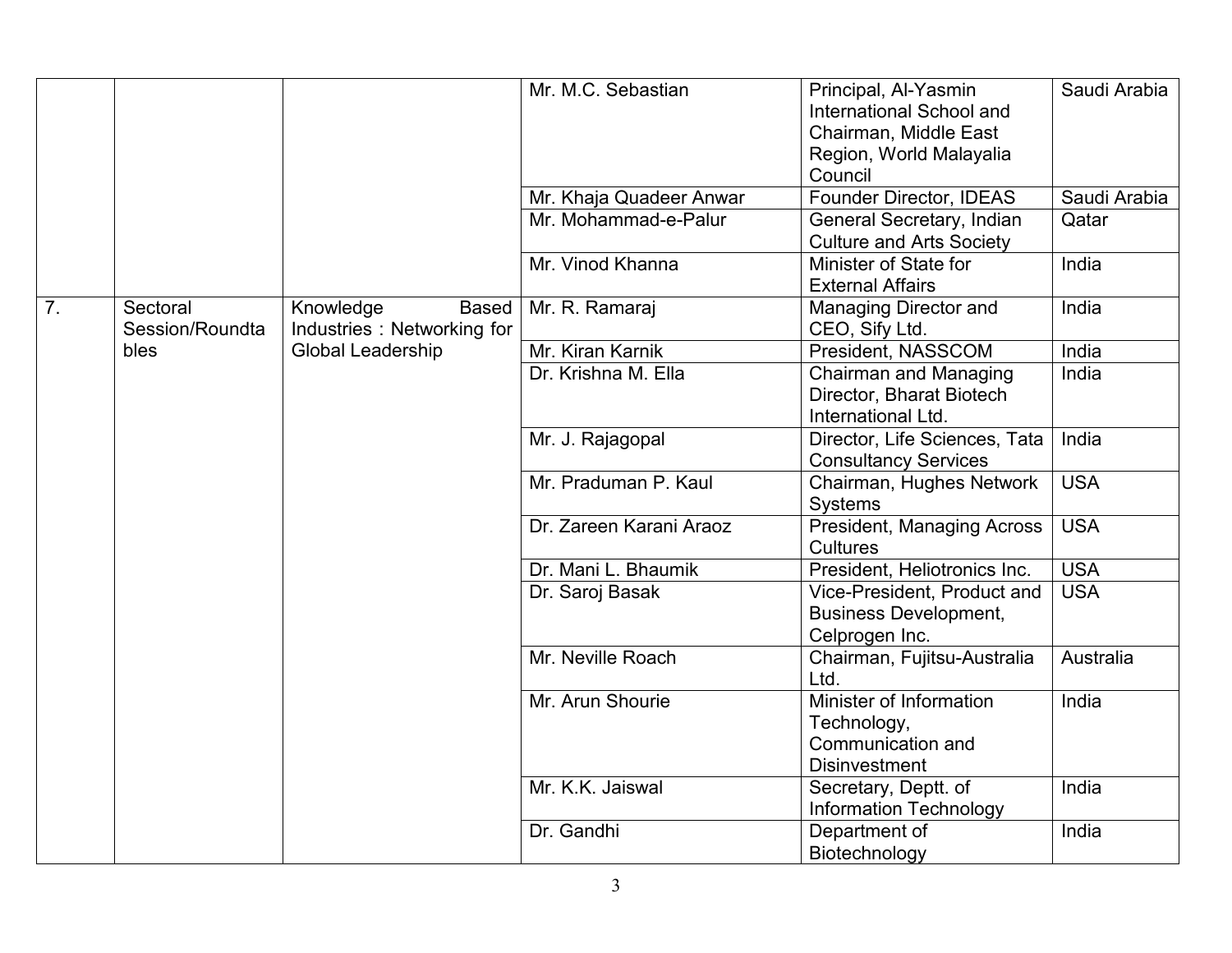|    |                 |                                     | Mr. Pravin Maharaj            | President and CEO, Oval                                | South Africa     |
|----|-----------------|-------------------------------------|-------------------------------|--------------------------------------------------------|------------------|
|    |                 |                                     |                               | <b>International Computer</b><br>Education             |                  |
| 8. | Sectoral        | Finance: India and Global           | Mr. Rana Talwar               | Chairman, Sabre Capital                                | <b>UK</b>        |
|    | Session/Roundta | <b>Financial Flows</b>              |                               | Worldwide Inc.                                         |                  |
|    | bles            |                                     | Mr. Asthana                   | <b>Deputy Managing Director</b>                        | India            |
|    |                 |                                     |                               | and Group Executive                                    |                  |
|    |                 |                                     |                               | (International Banking), SBI                           |                  |
|    |                 |                                     | Mr. Shivnath R. Bajaj         | Chairman, Diwanchand                                   | Thailand         |
|    |                 |                                     |                               | Group                                                  |                  |
|    |                 |                                     | Mr. Gaurav Dalmia             |                                                        |                  |
|    |                 |                                     | Mr. Khushal Chand Khushiram   | Minister of Industry,<br><b>Financial Services and</b> | <b>Mauritius</b> |
|    |                 |                                     |                               | <b>Corporate Affairs</b>                               |                  |
|    |                 |                                     | Mr. Sivalingam Perumal Naidoo | Regional Director, The                                 | South Africa     |
|    |                 |                                     |                               | <b>Standard Bank of South</b>                          |                  |
|    |                 |                                     |                               | Africa Ltd.                                            |                  |
|    |                 |                                     | Mr. P.S. Shenoy               | <b>Chairman and Managing</b>                           | India            |
|    |                 |                                     |                               | Director, Bank of Baroda                               |                  |
| 9. | Sectoral        | the<br>Legal<br><b>Issues</b><br>in | Justice R S Pathak            | Former Chief Justice of                                | India            |
|    | Session/Roundta | of<br>Private<br>Context            |                               | India                                                  |                  |
|    | bles            | International Law and the           | Prof. Ved P. Nanda            | Director, International Legal                          | <b>USA</b>       |
|    |                 | Diaspora                            |                               | Studies, University of                                 |                  |
|    |                 |                                     | Mr. Cyrus D. Mehta            | Denver<br>Cyrus D Mehta &                              | <b>USA</b>       |
|    |                 |                                     |                               | <b>Associates</b>                                      |                  |
|    |                 |                                     | Mr. Ashwin Hirjee Trikamjee   | President, Hindu Maha                                  | South Africa     |
|    |                 |                                     |                               | Sabha, Attorney and Acting                             |                  |
|    |                 |                                     |                               | Judge                                                  |                  |
|    |                 |                                     | Dr. Kamlesh Bahl              | Former Vice-President, Law                             | <b>UK</b>        |
|    |                 |                                     |                               | Society of England and                                 |                  |
|    |                 |                                     |                               | <b>Wales</b>                                           |                  |
|    |                 |                                     | Mr. Iqbal I Dewji             | <b>Barrister and Solicitor</b>                         | Canada           |
|    |                 |                                     | Mr. D. K. Agarwal             | <b>Retired Judge and Barrister</b>                     | Canada           |
|    |                 |                                     |                               | – at – Law                                             |                  |
|    |                 |                                     | Dr. Poornima Advani           | Chairperson, National                                  | India            |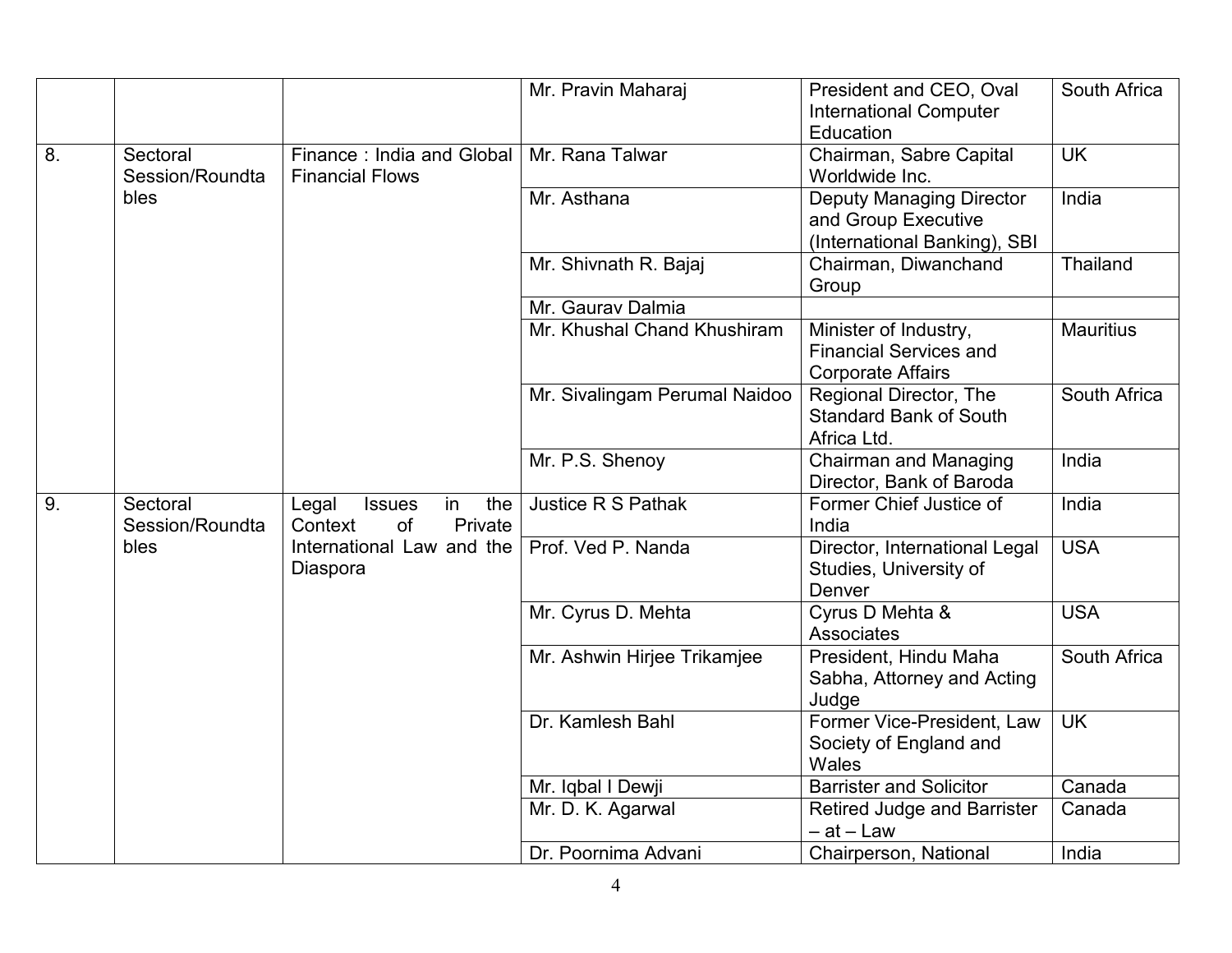|     |                         |                                               |                       | <b>Commission for Women</b>                                                                                       |            |
|-----|-------------------------|-----------------------------------------------|-----------------------|-------------------------------------------------------------------------------------------------------------------|------------|
|     |                         |                                               | Mr. B Sen             | Senior Advocate, Supreme<br>Court of India                                                                        | India      |
|     |                         |                                               | Mr. M.L. Sarin        | Senior Advocate-General of<br>Punjab                                                                              | India      |
|     |                         |                                               | Prof. V.C. Govindaraj | Vice-President, The Society<br>of International Law                                                               | India      |
|     |                         |                                               | Dr. A. Jayagoving     | <b>National Law School</b>                                                                                        | India      |
|     |                         |                                               | Dr. Prit Paul Kaur    | Senior Sociology Faculty,<br><b>Punjab Police Academy</b>                                                         | India      |
|     |                         |                                               | Prof. Pam Rajput      | Prof. of Political Science<br>and Director, Center for<br>Women's Studies and<br>Development Punjab<br>University | India      |
|     |                         |                                               | Dr. K.N. Chaturvedi   | Member - Secretary, Law<br>Commission of India                                                                    | India      |
|     |                         |                                               | Dr. S. Muralidhar     | Member, Low Commission<br>of India                                                                                | India      |
|     |                         |                                               | Mr. Narender Singh    | Joint Secretary, MEA                                                                                              | India      |
| 10. | Sectoral                | Trade<br>International                        | Mr. K. K. Modi        | Chairman, Modi Enterprises                                                                                        | India      |
|     | Session/Roundta<br>bles | Diaspora Hubs and the<br><b>Global Market</b> | Mr. Arun Jaitley      | Minister of Commerce and<br>Industry and Law and<br>Justice                                                       | India      |
|     |                         |                                               | Mr. Rafeeque Ahmed    | President, Federation of<br><b>Indian Expert Organization</b>                                                     | India      |
|     |                         |                                               | Mr. M. Arunachalam    | Chairman, The Indian<br><b>Chamber of Commerce</b>                                                                | Hong Kong  |
|     |                         |                                               | Mr. Kapoor            | Chairman, MMTC                                                                                                    | India      |
|     |                         |                                               | Mr. Karan Bilimoria   | Founder and Chief<br>Executive, Cobra Beer                                                                        | <b>UK</b>  |
|     |                         |                                               | Mr. Harinder Singh    | <b>Vice President, Business</b><br>Development, Golden<br><b>Temple Credit Corporation</b>                        | <b>USA</b> |
|     |                         |                                               | Mr. Nadadur Vardhan   | President and CEO,<br>Nadadur Vardhan Inc.                                                                        | <b>USA</b> |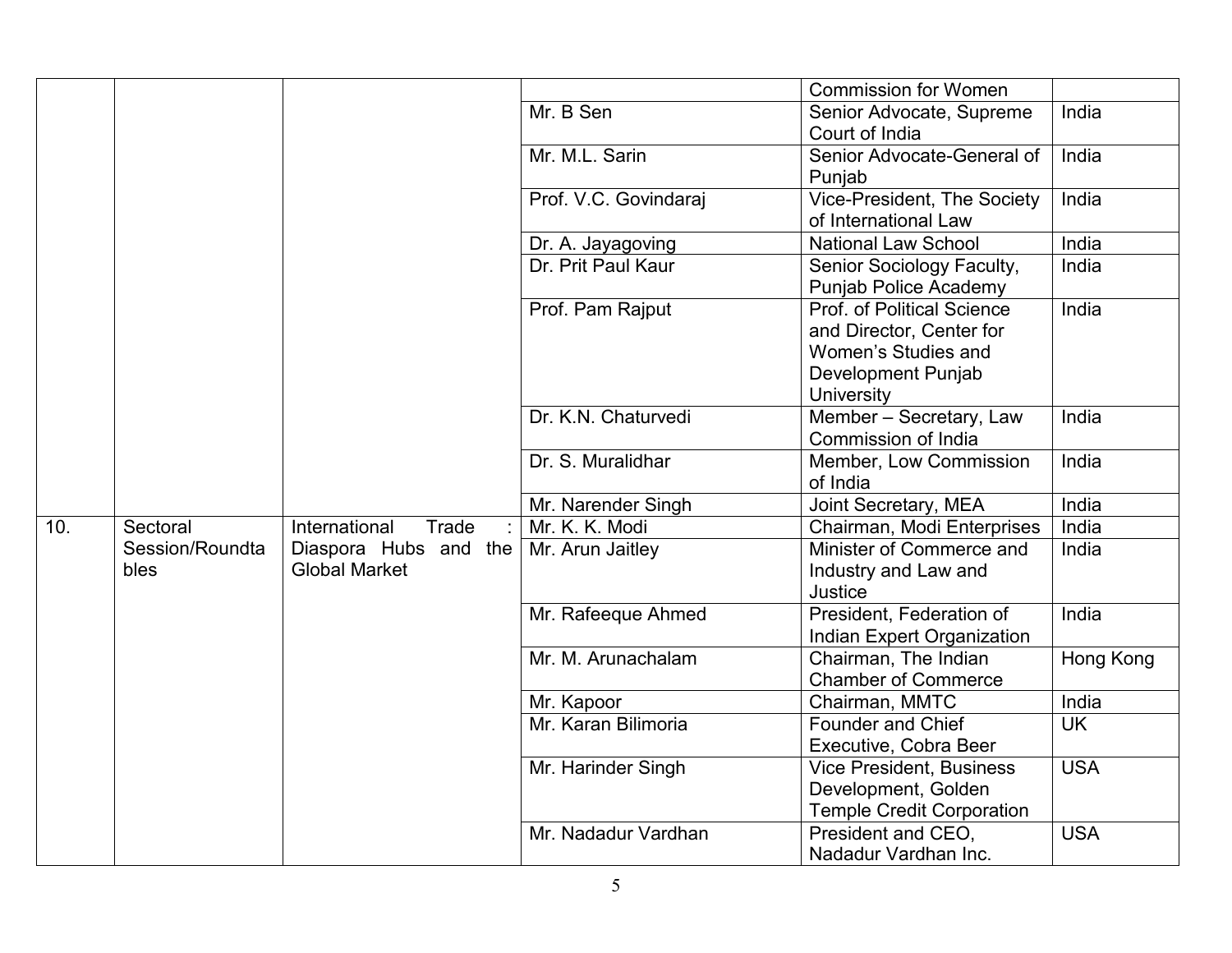|     |                 |                                           | Mr. Ram Labhaya Lakhina   | Chairman, GOPIO                   | <b>The</b>         |
|-----|-----------------|-------------------------------------------|---------------------------|-----------------------------------|--------------------|
|     |                 |                                           |                           | International, The                | <b>Netherlands</b> |
|     |                 |                                           |                           | <b>Netherlands and Executive</b>  |                    |
|     |                 |                                           |                           | President, The Netherlands        |                    |
|     |                 |                                           |                           | India Chamber of                  |                    |
|     |                 |                                           |                           | <b>Commerce and Trade</b>         |                    |
|     |                 |                                           | Dr. Manu Chandaria        | Chairman, Mabati Mills Ltd.       | Kenya              |
|     |                 |                                           | Mr. Mohan Jashanwal       | Regional Manager,                 | <b>UAE</b>         |
|     |                 |                                           |                           | <b>Jashanmal National</b>         |                    |
|     |                 |                                           |                           | Company, LLC                      |                    |
| 11. | Sectoral        | Tourism -                                 | Mr. Inder Sharma          | Chairman, Select Holiday          | India              |
|     | Session/Roundta | Diaspora<br>A<br>Natural<br>$\mathcal{L}$ |                           | Resort Ltd.                       |                    |
|     | bles            | Partner                                   | Mr. Jagmohan              | Minister for Tourism and          | India              |
|     |                 |                                           |                           | Culture                           |                    |
|     |                 |                                           | Mr. Anil Kumarsingh Gayan | Minister of Tourism and           | <b>Mauritius</b>   |
|     |                 |                                           |                           | Leisure                           |                    |
|     |                 |                                           | Mr. George Shiu Raj       | <b>Minister for Multiethnic</b>   | Fiji               |
|     |                 |                                           |                           | <b>Affairs</b>                    |                    |
|     |                 |                                           | Mr. Hitesh Bhakta         | Chairman, AAHOA                   | <b>USA</b>         |
|     |                 |                                           | Mr. R.K. Singh            |                                   |                    |
|     |                 |                                           | Mr. Lalit Suri            |                                   | India              |
|     |                 |                                           |                           | Chairman, FICCI Tourism           |                    |
|     |                 |                                           |                           | <b>Committee and President</b>    |                    |
|     |                 |                                           |                           | <b>Hotel Association of India</b> |                    |
|     |                 |                                           | Ms. Rati Vinay Jha        |                                   |                    |
|     |                 |                                           | Mr. M.P. Bezbaruah        | <b>Permanent Representative</b>   |                    |
|     |                 |                                           |                           | <b>World Travel Organisation</b>  |                    |
|     |                 |                                           | Mr. Fred Schwartz         | President, AAHOA                  | <b>USA</b>         |
| 12. | Sectoral        | Science and Technology:                   | Dr. R. Chidambaram        | Principal Scientific Advisor,     | India              |
|     | Session/Roundta | Creating<br>Technology                    |                           | Govt. of India                    |                    |
|     | bles            | <b>Corridors with STIOs</b>               | Prof. S.M. Shaheed        | Vice-President, Advanced          | <b>USA</b>         |
|     |                 |                                           |                           | Technology, Garrett Engine        |                    |
|     |                 |                                           |                           | Boosting Systems,                 |                    |
|     |                 |                                           |                           | California                        |                    |
|     |                 |                                           |                           | President (2002), Society of      |                    |
|     |                 |                                           |                           | <b>Automotive Engineers</b>       |                    |
|     |                 |                                           |                           | International                     |                    |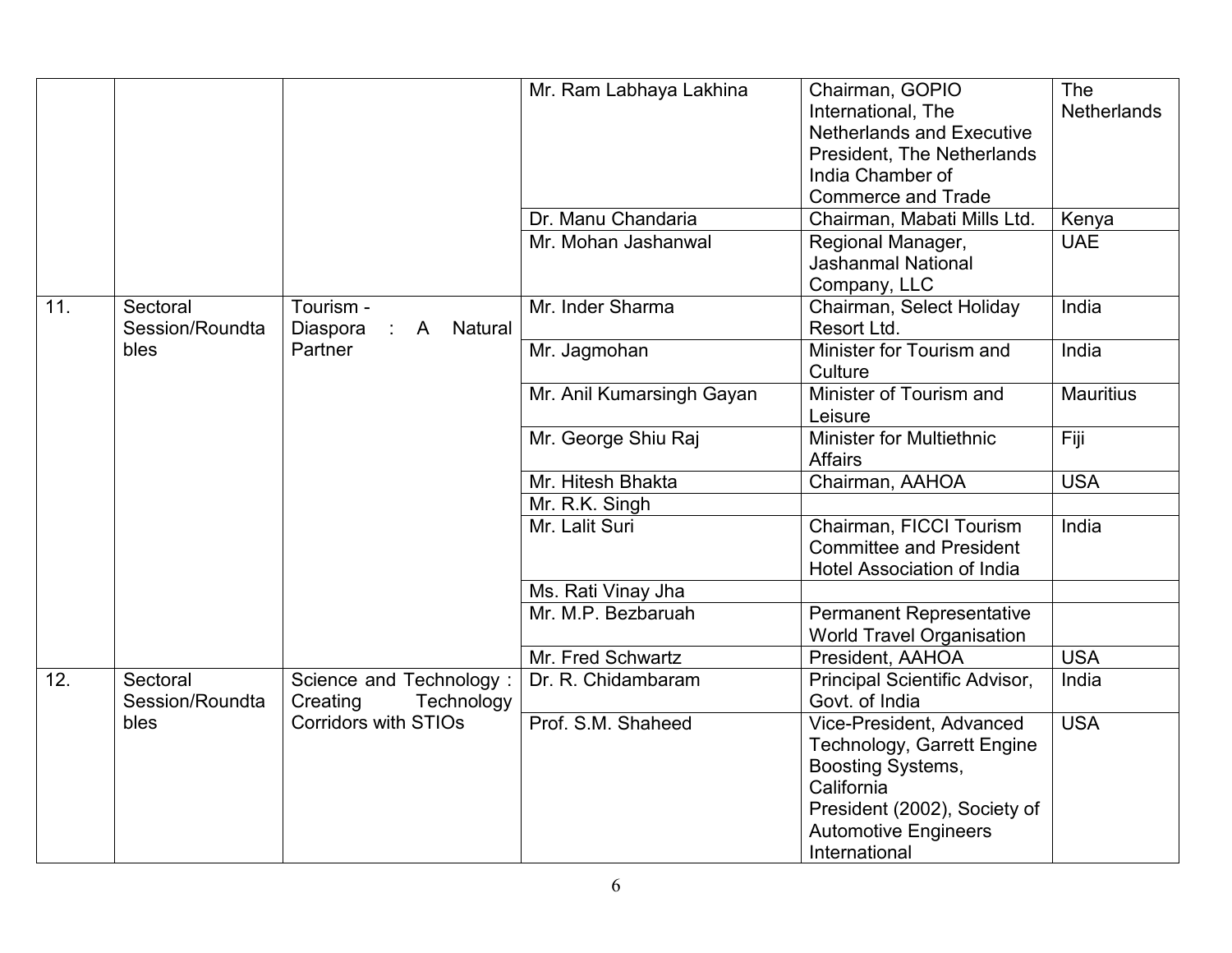|     |                                     |                                                                                                                         | Dr. V. Sumantran          | Executive Director,<br>Passenger Car Business<br>Unit and Engineering                                       | India              |
|-----|-------------------------------------|-------------------------------------------------------------------------------------------------------------------------|---------------------------|-------------------------------------------------------------------------------------------------------------|--------------------|
|     |                                     |                                                                                                                         |                           | Research, Tata Motors Ltd.                                                                                  |                    |
|     |                                     |                                                                                                                         | Prof. Subramanian S. Iyer | Distinguished Engineer,<br><b>IBM Microelectronics</b><br><b>Division</b>                                   | <b>USA</b>         |
|     |                                     |                                                                                                                         | Prof. Juzer Vasi          | Deptt. of Electrical<br>Engineering, IIT, Mumbai                                                            | India              |
|     |                                     |                                                                                                                         | Prof. S.K. Joshi          | Former Director General,<br><b>CSIR</b>                                                                     | India              |
|     |                                     |                                                                                                                         | Prof. Mukund S. Chorghade | <b>President ad Chief Scientific</b><br>Officer, Pharmaceutical<br>Science Division, D&O<br>Pharmachem Inc. | <b>USA</b>         |
|     |                                     |                                                                                                                         | Dr. Harinder Sikka        | <b>President Piramal</b><br><b>Enterprises Ltd</b>                                                          | India              |
|     |                                     |                                                                                                                         | Prof. N.K. Ganguly        | Director General, Indian<br><b>Council of Medical</b><br>Research                                           | India              |
|     |                                     |                                                                                                                         | Prof. V.S. Ramamurthy     | Secretary, Deptt. of Science<br>and Technology, Govt. of<br>India                                           | India              |
| 13. | Sectoral<br>Session/Roundta<br>bles | Voluntary<br>Sector<br>and<br>Development -<br><b>Bharatiyas</b><br>Pravasi<br>India's Partner in Social<br>Development | Mr. Dato' G Palanivel     | Deputy Minister of Rural<br>Development                                                                     | Malaysia           |
| 14. | Sectoral<br>Session/Roundta<br>bles | <b>Ethnic Media</b>                                                                                                     | Mr. Ravi Shankar Prasad   | Minister of State for<br>Information and<br><b>Broadcasting</b>                                             | India              |
|     |                                     |                                                                                                                         | Ms. Sumita Chakraborty -  | Senior Producer, National                                                                                   | Trinidad and       |
|     |                                     |                                                                                                                         | <b>Broomes</b>            | Broadcasting Network Ltd.                                                                                   | Tobago             |
|     |                                     |                                                                                                                         | Mr. R Chander             | Director, Organisation or<br>Hindu Media TV                                                                 | The<br>Netherlands |
|     |                                     |                                                                                                                         | Mr. S. Mitra Kalita       | Reporter, The Washington                                                                                    | <b>USA</b>         |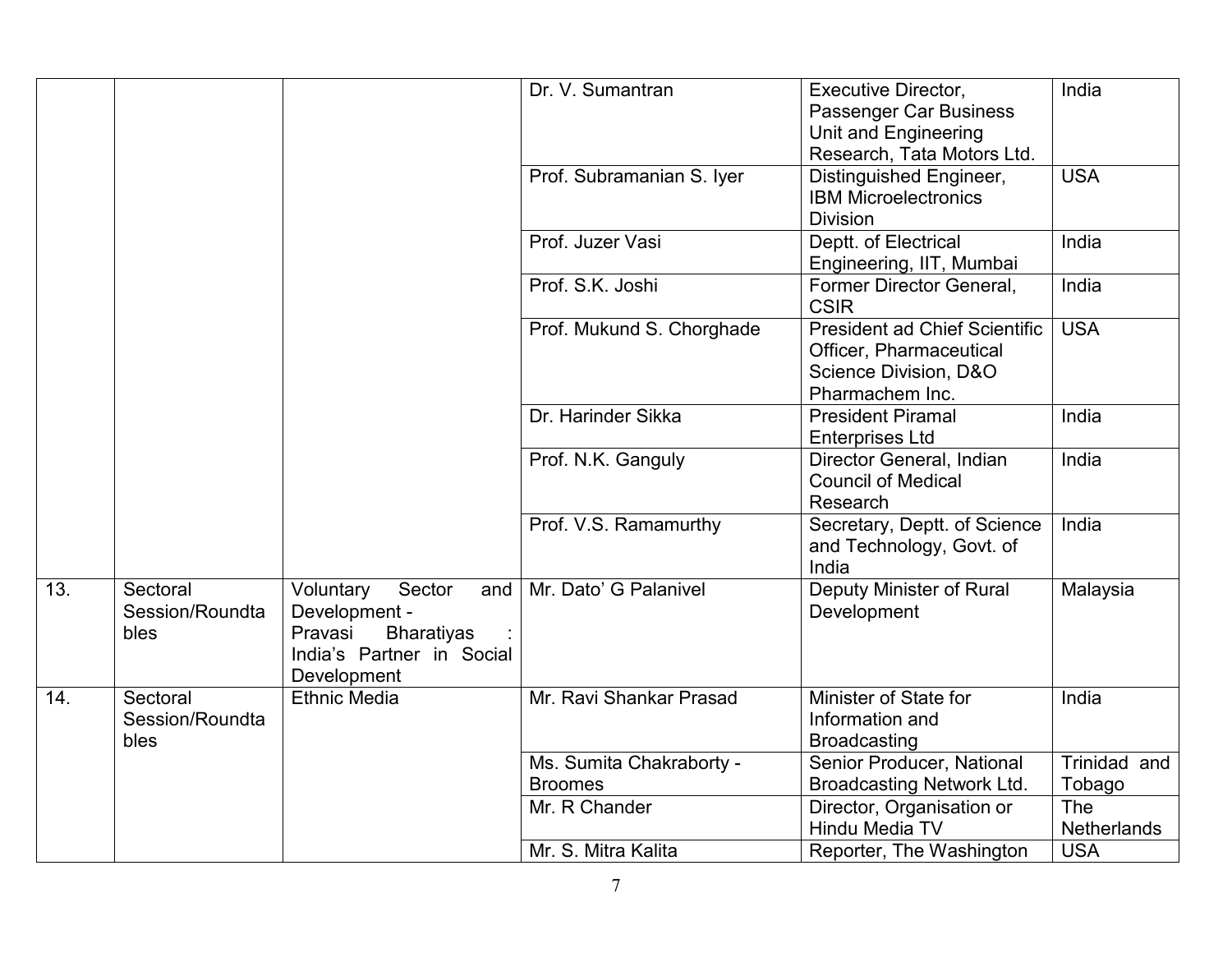|     |                                     |                                                                        |                      | <b>Post and President South</b><br>Indian Journalists<br><b>Association (SAJA)</b>                                                                                                                                        |              |
|-----|-------------------------------------|------------------------------------------------------------------------|----------------------|---------------------------------------------------------------------------------------------------------------------------------------------------------------------------------------------------------------------------|--------------|
|     |                                     |                                                                        | Mr. C.B. Patel       | <b>Editor, Asian Business</b><br>Publication Ltd.                                                                                                                                                                         | <b>UK</b>    |
|     |                                     |                                                                        | Mr. H.R. Shah        | CEO and Chairman, TV<br>Asia                                                                                                                                                                                              | <b>USA</b>   |
|     |                                     |                                                                        | Mr. Imraan Vagar     | <b>Saira Essa Productions</b>                                                                                                                                                                                             | South Africa |
|     |                                     |                                                                        | Mr. Dev Viswanath    | Vice-President, ITV                                                                                                                                                                                                       | <b>USA</b>   |
|     |                                     |                                                                        | Mr. Mammen Mathew    | <b>Editor and Managing</b><br>Director, Malayala<br>Manorama                                                                                                                                                              |              |
|     |                                     |                                                                        | Mr. Pawan Chopra     | Secretary, Ministry of<br>Information and<br><b>Broadcasting</b>                                                                                                                                                          | India        |
| 15. | Sectoral<br>Session/Roundta<br>bles | Health Care:<br>Making<br>India<br>a<br><b>Competitive Destination</b> | Ms. Sushma Swaraj    | Minister of Parliamentary<br>Affairs and Health and<br><b>Family Welfare</b>                                                                                                                                              | India        |
|     |                                     |                                                                        | Dr. Balaji Sadasivan | Minister of State for Health<br>and Transport                                                                                                                                                                             | Singapore    |
|     |                                     |                                                                        | Dr. Sharad Lakhanpal | <b>Clinical Professor of Internal</b><br>Medicine and<br>Rheumatology, The<br>University of Texas, South<br><b>Western Medical School,</b><br>Dallas and Member<br>American Association of<br>Physicians of Indian Origin | <b>USA</b>   |
|     |                                     |                                                                        | Dr. Jagan Ailinani   | President-Elect, American<br>Association of Physicians of<br>Indian Origin                                                                                                                                                | <b>USA</b>   |
|     |                                     |                                                                        | Dr. V.H. Reddy       | Chairman, Board of<br>Trustees, American<br>Association of Physicians of<br>Indian Origin                                                                                                                                 | <b>USA</b>   |
|     |                                     |                                                                        | Mr. Joe Curien       | CEO, Reheja Hospital                                                                                                                                                                                                      | India        |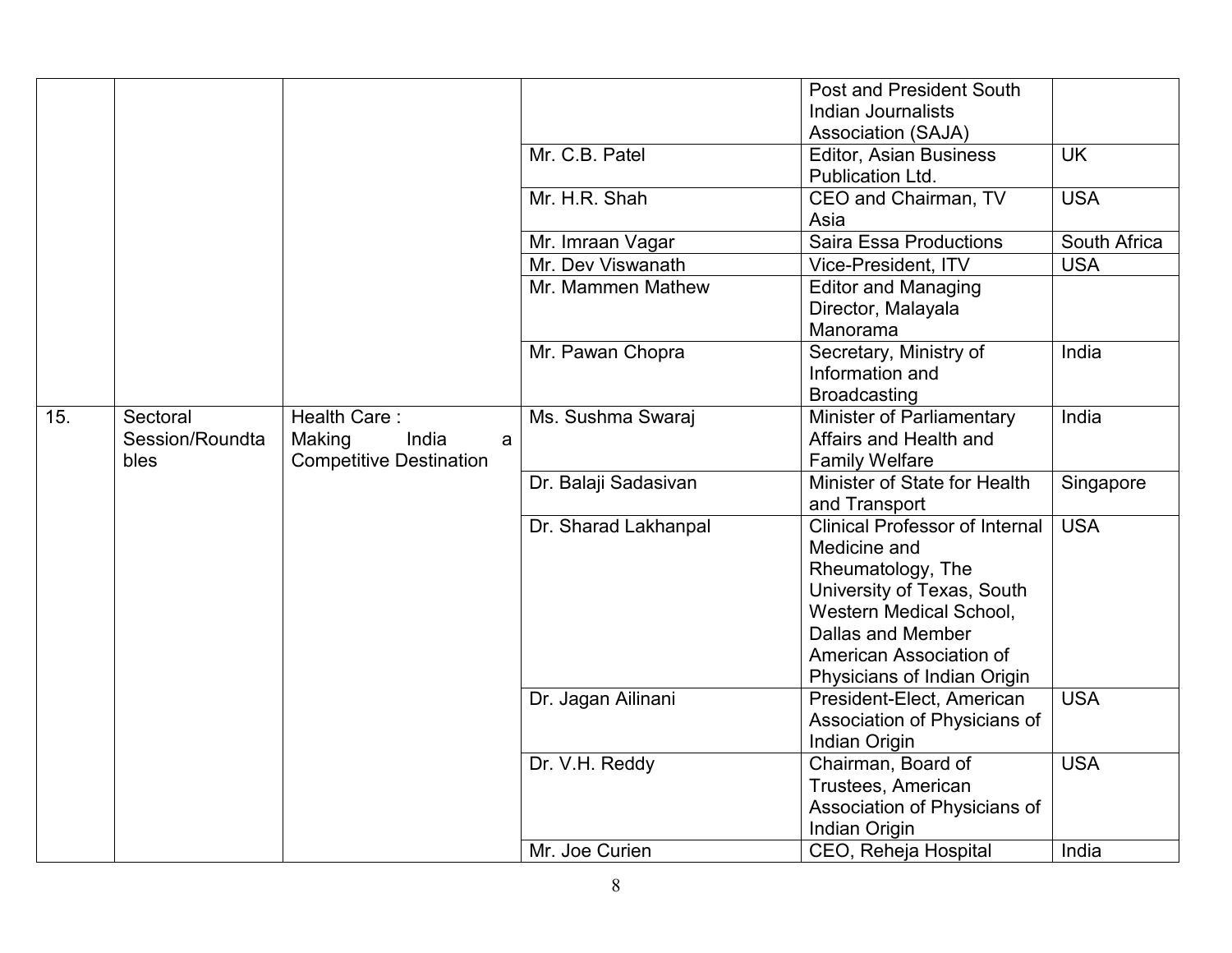|     |                   |                          | Ms. Shabnam Singh            | Director, Physician Affairs,<br>Max Healthcare | India                    |
|-----|-------------------|--------------------------|------------------------------|------------------------------------------------|--------------------------|
|     |                   |                          | Mr. G.S. Gill                | <b>Principal Secretary, Medical</b>            | India                    |
|     |                   |                          |                              | <b>Education and Drugs</b>                     |                          |
|     |                   |                          |                              | Development, Govt. of                          |                          |
|     |                   |                          |                              | Maharashtra                                    |                          |
|     |                   |                          | Mr. Shekhar Dutt             | Secretary, Deptt. of Ayush,                    | India                    |
|     |                   |                          |                              | M/o Health and Family                          |                          |
|     |                   |                          |                              | Welfare                                        |                          |
| 16. | Sectoral          | Infrastructure:          | Mr. N.K. Singh               | <b>Member Planning</b>                         | India                    |
|     | Session/Roundta   | The Emerging             |                              | Commission                                     |                          |
|     | bles              | Opportunities (Highways, | Mr. Rajiv Pratap Rudy        | Minister of State for Civil                    | India                    |
|     |                   | Ports and Airports)      |                              | Aviation                                       |                          |
|     |                   |                          | Mr. D.T. Joseph              | Secretary, Deptt. of                           | India                    |
|     |                   |                          |                              | Shipping                                       |                          |
|     |                   |                          | Dr. Satish Batra             | President, Gimret Group of                     | Germany                  |
|     |                   |                          |                              | Companies                                      |                          |
|     |                   |                          | Mr. Kishore Kaul             | Vice-President, 3disystems                     | <b>USA</b>               |
|     |                   |                          | Mr. Pradeep Agarwal          | President, Solaris                             | <b>USA</b>               |
|     |                   |                          |                              | International Inc.                             |                          |
|     |                   |                          | Major General (Retired) B.C. | Minister for Road, Transport                   | India                    |
|     |                   |                          | Khanduri                     | and Highways                                   |                          |
|     |                   |                          | Mr. Subhash Thakrar          | Senior Partner, Blackstone                     | <b>UK</b>                |
|     |                   |                          |                              | Franks                                         |                          |
|     |                   |                          | Mr. Ganguly                  | Vice-President and Head,                       | 8 <sub>o</sub><br>Larsen |
|     |                   |                          |                              | Civil and Transportation                       | Toubro                   |
|     |                   |                          |                              | <b>Infrastructure Business</b>                 |                          |
| 17. | Interactive       | Andhra Pradesh           | Mr. Ram                      |                                                |                          |
|     | Sessions with the |                          | Mr. Samir Sharma             | <b>Commissioner of Industries</b>              | India                    |
|     | <b>State</b>      |                          | Mr. Raghubir Singh           | Additional Secretary, Govt.                    | India                    |
|     | Governments of    |                          |                              | of Andhra Pradesh                              |                          |
|     | India             |                          | Mr. Srikant                  | Additional Secretary, Govt.                    | India                    |
|     |                   |                          |                              | of Andhra Pradesh                              |                          |
|     |                   |                          | Mr. Rajashri Bhattacharya    | <b>Resident Commissioner and</b>               | India                    |
|     |                   |                          |                              | Principal Secretary, Govt. of                  |                          |
|     |                   |                          |                              | Andhra Pradesh                                 |                          |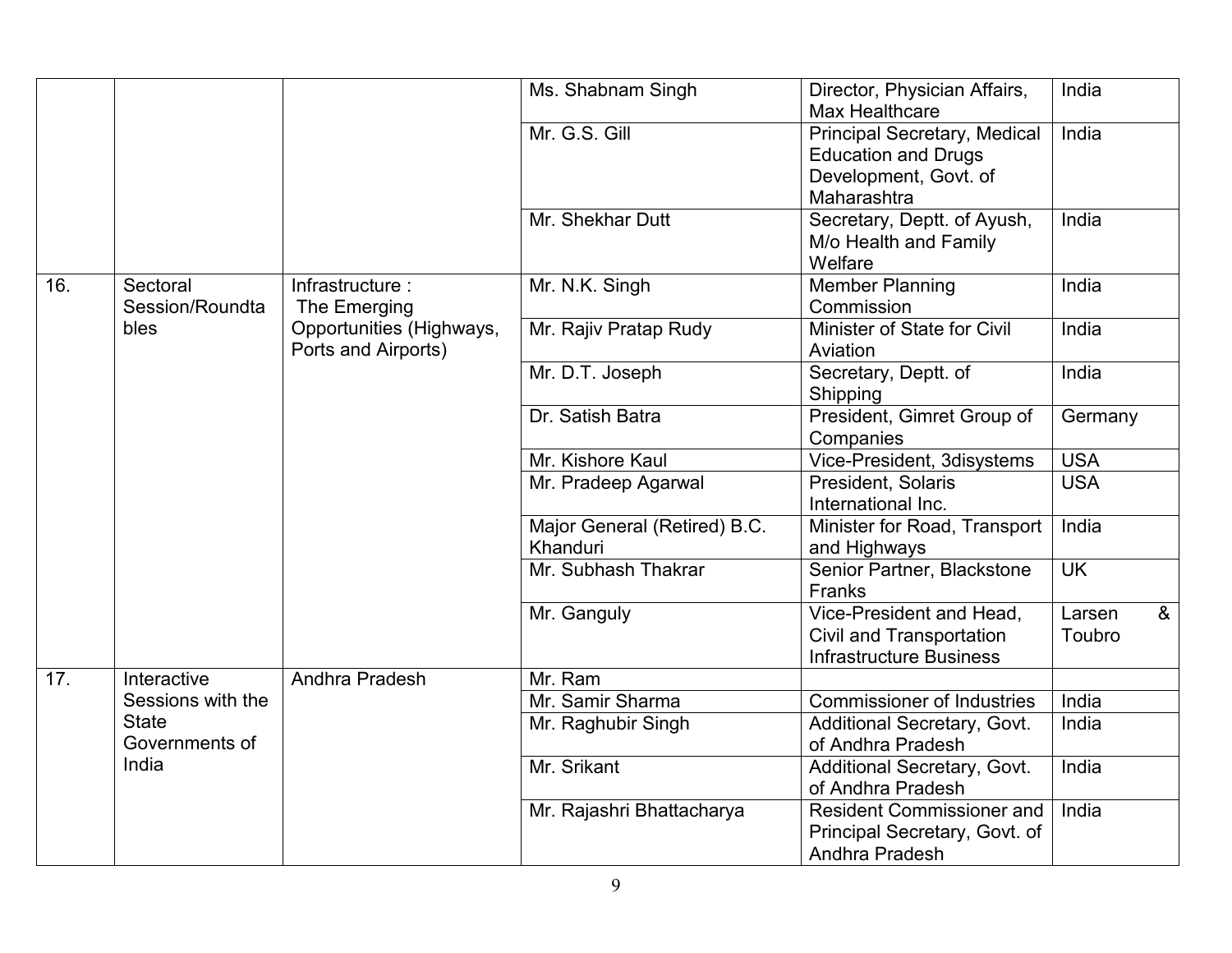| $\overline{18}$ . | Interactive                       | Gujarat        | Mr. S.K. Birla           | Past-President, FICCI                         | India    |
|-------------------|-----------------------------------|----------------|--------------------------|-----------------------------------------------|----------|
|                   | Sessions with the                 |                | Mr. Ashok Chawla         | <b>Principal Resident</b>                     | India    |
|                   | <b>State</b>                      |                |                          | Commissioner, Govt. of                        |          |
|                   | Governments<br><b>of</b>          |                |                          | Gujarat                                       |          |
|                   | India                             |                | Dr. P.K. Mishra          | Principal Secretary to the                    | India    |
|                   |                                   |                |                          | Chief Minister and CEO of                     |          |
|                   |                                   |                |                          | GSDMA, Govt. of Gujarat                       |          |
|                   |                                   |                | Mr. Anilbhai Patel       | Minister of State for                         | India    |
|                   |                                   |                |                          | Industries, Govt. of Gujarat                  |          |
|                   |                                   |                | Mr. Ashok Bhatt          | Minister of Law,                              | India    |
|                   |                                   |                |                          | Parliamentary Affairs, NRI                    |          |
|                   |                                   |                |                          | and NRG Affairs, Govt. of                     |          |
|                   |                                   |                |                          | Gujarat                                       |          |
| 19.               | Interactive                       | Haryana        | Mr. Om Prakash Chautala  | Chief Minister of Haryana                     | India    |
|                   | Sessions with the                 |                | Mr. Nancy Wadhwa         | <b>Chief Administrator, HUDA</b>              | India    |
|                   | <b>State</b>                      |                |                          | and Director, Town and                        |          |
|                   | Governments<br>of                 |                |                          | <b>Country Planning</b>                       |          |
|                   | India                             |                | Ms. Natraj Sandhu        | Managing Director, Haryana                    | India    |
|                   |                                   |                |                          | Tourism                                       |          |
|                   |                                   |                | Mr. Satyasheel           | Managing Director, Integra                    |          |
|                   |                                   |                |                          | Overseas (Private) Ltd.                       |          |
|                   |                                   |                | Mr. Sanjiv Verma         | Managing Director, Bexter                     |          |
|                   |                                   |                |                          | India                                         |          |
|                   |                                   |                | Mr. Vinod Bansal         | <b>CEO, Metrix Processing</b>                 |          |
|                   |                                   |                |                          | House                                         |          |
| 20.               | Interactive                       | Kerala         | Dr. L.M. Singhvi         | MP and Chairman,                              | India    |
|                   | Sessions with the<br><b>State</b> |                |                          | Organizing Committee, PBD                     |          |
|                   | Governments<br><b>of</b>          |                | Dato' Seri S. Samy Vellu | Minister of Works                             | Malaysia |
|                   | India                             |                | Dr. Mohammad Ali         | Managing Director, Galfar                     | Oman     |
|                   |                                   |                |                          | <b>Engineering &amp; Contracting</b>          |          |
|                   |                                   |                | Mr. P.H. Kurien          | Managing Director, Kerala<br>State Industrial |          |
|                   |                                   |                |                          |                                               |          |
|                   |                                   |                | Mr. Yousuf Ali           | <b>Development Corporation</b>                |          |
| 21.               | Interactive                       | Madhya Pradesh | Mr. Satya Prakash        |                                               | India    |
|                   |                                   |                |                          | Secretary and                                 |          |
|                   | Sessions with the                 |                |                          | Commissioner, Govt. of                        |          |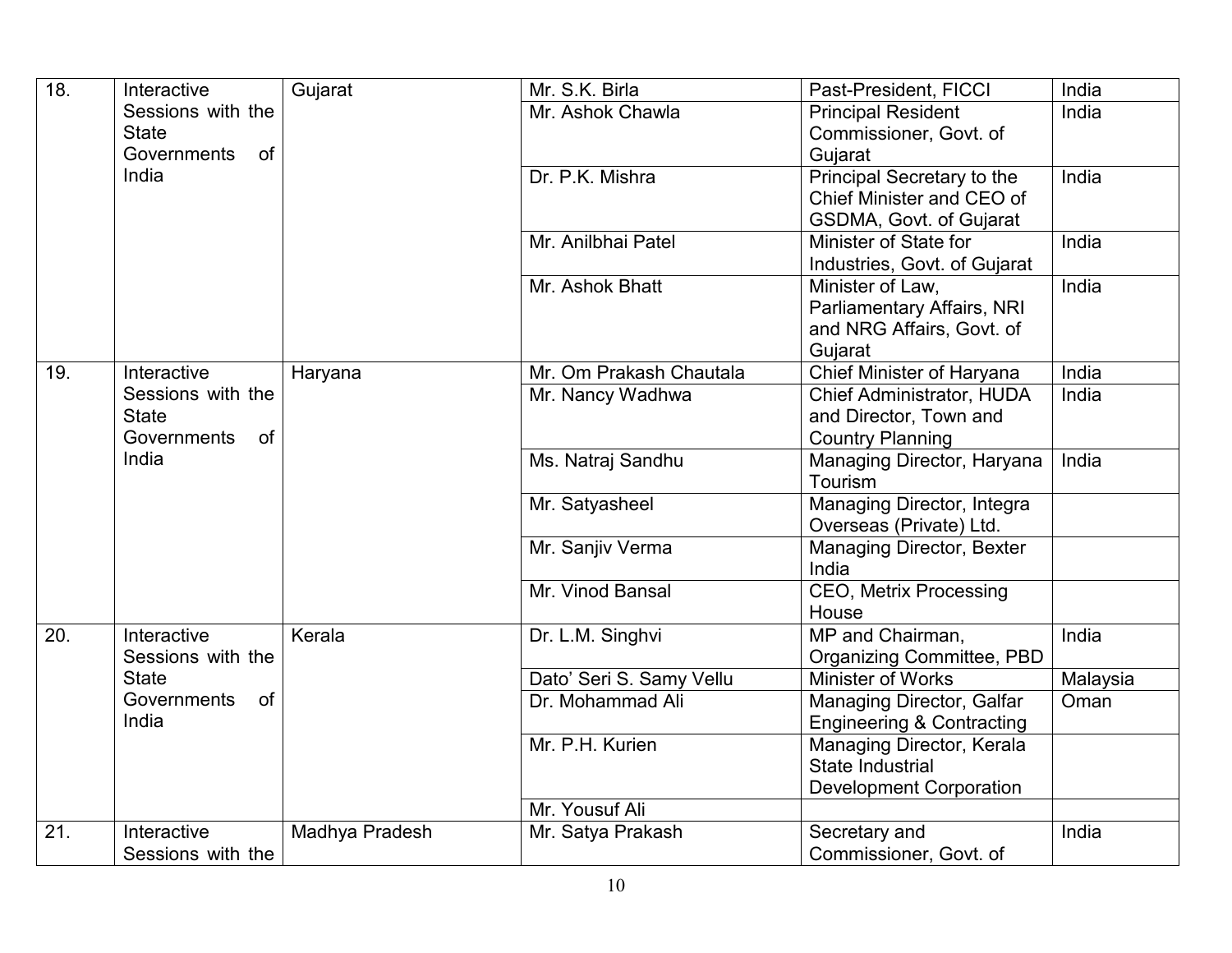|     | <b>State</b><br>of<br>Governments<br>India |           |                                   | Madhya Pradesh and<br>Managing Director, MP<br>State Industries &                             |       |
|-----|--------------------------------------------|-----------|-----------------------------------|-----------------------------------------------------------------------------------------------|-------|
|     |                                            |           |                                   | <b>Development Corporation</b>                                                                |       |
|     |                                            |           | Mr. Sharma                        |                                                                                               |       |
|     |                                            |           | Mr. Pradeep K Rohtagi             |                                                                                               |       |
| 22. | Interactive<br>Sessions with the           | Punjab    | Mr. Bains                         | Commissioner, NRI Affairs,<br>Govt. of Punjab                                                 | India |
|     | <b>State</b><br>Governments<br>of          |           | Mr. Subodh Agarwal                | <b>Principal Secretary</b><br>(Industries), Govt. of Punjab                                   | India |
|     | India                                      |           | Mr. B.K. Modi                     | <b>Modi Enterprises</b>                                                                       | India |
|     |                                            |           | Mr. Krishna Chugh                 | Former Chairman, ITC                                                                          | India |
|     |                                            |           | <b>Colonel Sandhu</b>             |                                                                                               |       |
|     |                                            |           | Ms. Sukhi Turner                  |                                                                                               |       |
|     |                                            |           | Mr. Bhishma Agnihotri             | Ambassador - at - Large<br>for NRIs/PIOs                                                      |       |
|     |                                            |           | Sardar Jai Singh Gill             | Chief Secretary Govt. of<br>Punjab                                                            | India |
|     |                                            |           | Mr. Pratap Singh Bajwa            | Minister of Public Works<br>Deptt. Govt. of Punjab                                            | India |
|     |                                            |           | Dr. L.M. Singhvi                  | Chairman, Organising<br>Committee, PBD                                                        | India |
| 23. | Interactive<br>Sessions with the           | Rajasthan | Mr. T. Srinivasan                 | <b>Principal Secretary</b><br>(Industries) Govt. Rajasthan                                    | India |
|     | <b>State</b><br>Governments<br>of          |           | Dr. L.M. Singhvi                  | Chairman, Organising<br>Committee, PBD                                                        | India |
|     | India                                      |           | Mr. Arvind Mayaram                | Secretary Tourism,<br>Secretary Deptt. of NRIs<br>and Commissioner of<br>Rajasthan Foundation | India |
|     |                                            |           | Mr. C.S. Rajan                    | Secretary Energy, Govt. of<br>Rajasthan                                                       | India |
|     |                                            |           | Mr. Narpat Singh Rajvi            | Minister of Industries, Govt.<br>of Rajasthan                                                 | India |
|     |                                            |           | Maharana Arvind Singh Ji<br>Mewar | <b>Chairman and Managing</b><br>Director, HRH Hotels and                                      |       |